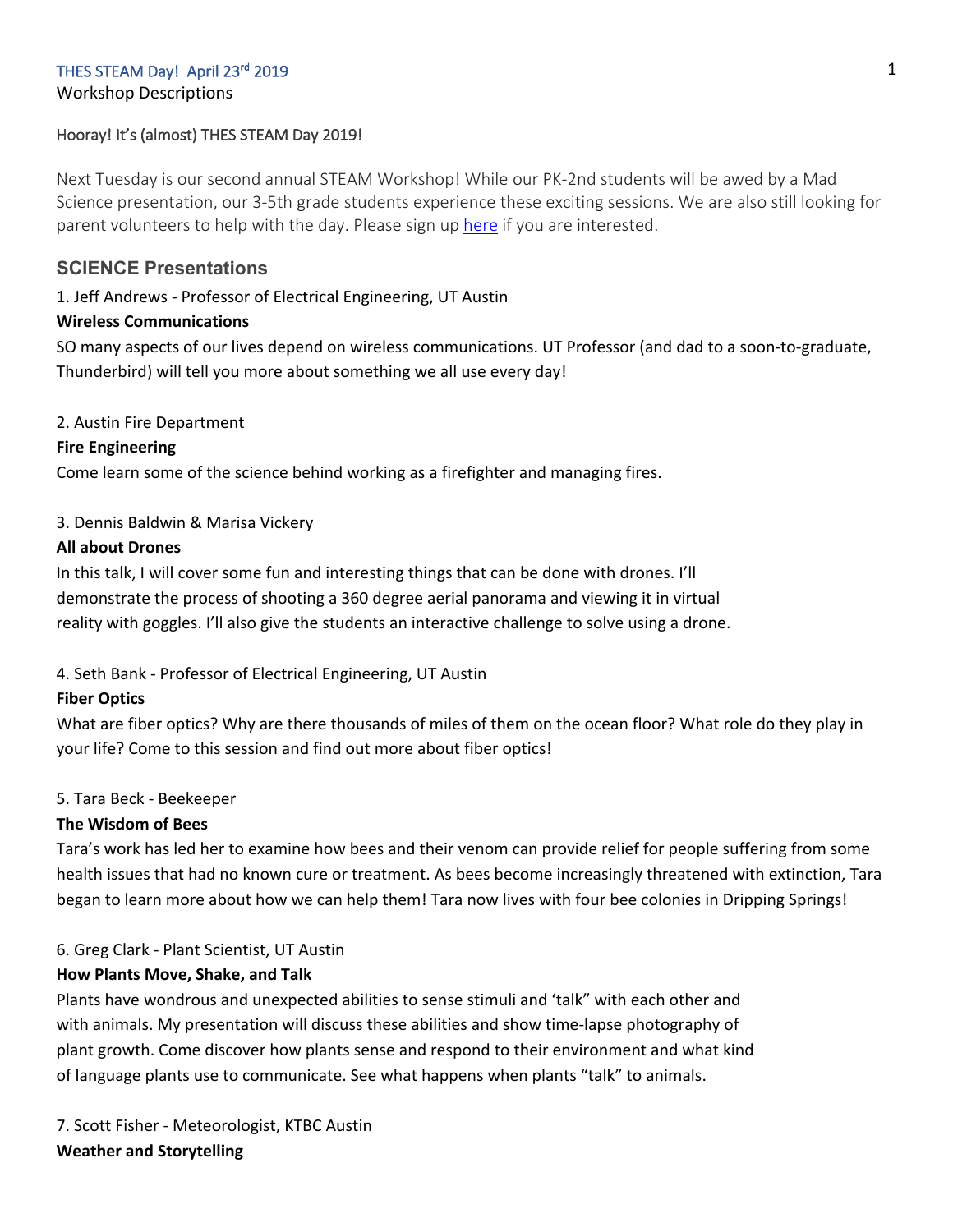### THES STEAM Day! April 23rd 2019

#### Workshop Descriptions

Students learn about the radar and how it works to forecast the weather. I'll also show you some things I do at work.

### 8. Laura Garcia & Igor Kafando - Bridge Engineers, Texas Department of Transportation

#### **Structural Design, Texas Floods, and Crash Tests: Texas Bridge Engineering**

We will kick off this session with a hands-on bridge design activity and end with some behind-the-scenes, superslow-motion crash test videos! In between, we see some of the emergency repairs we've done after major Texas floods and talk about safety tests we run to make sure our designs work.

### 9. Kim O'Driscoll - Licensed Psychologist

### **The Mysterious Science of Sleep**

In this presentation, Thunderbirds will learn about something we all do every day --sleep! What happens to the body during sleep? What are the effects of sleep deprivation? What helps us fall asleep with ease? We will also explore one of the coolest things about sleep, our dreams!

#### 10. Jennifer Martin - Veterinarian

### **Diagnosing Your Pet Using the Microscope**

By looking at samples under the microscope, veterinarians figure out what is wrong with your pet. We will look at parasites, infections and abnormal cells.

### 11. Brian Phillips - Data Analyst

### **Coding for Humans**

I help make digital channels (websites, apps, social media) better by looking at how people use them. In my job, I use the scientific method, develop hypotheses about what would make the channels better, and use a combination of coding, statistics and psychology. I'll share a little of what I do every day with something we use every day!

### **ARTIST Workshops**

#### **1. Ben Appl, CERAMICIST & INSTRUCTOR AT ACC**

In this hands-on workshop, students will work with artist and THES parent, Ben Appl, to paint and glaze small pendants that will be made and fired using the Raku firing process! CAUTION: HOT!

#### **2. Ethan Azarian, PAINTER**

Art is everywhere including on the walls of THES! In this workshop, Ethan will introduce students to the techniques and process he uses in his art. Then, students will get an opportunity to create a work of their own! Come make some art *and* meet the artist who is currently working with Thunderbirds to create THES' newest mural!

#### **3. Aimee Blasé, GRAPHIC DESIGN**

Explore the world of graphic design in everyday objects - like food packaging (labels). We will learn about graphic design elements in packaging and then Aimee Blasé, a graphic designer for over 20 years, will help you design your own product label that you will hand-draw and then take home.